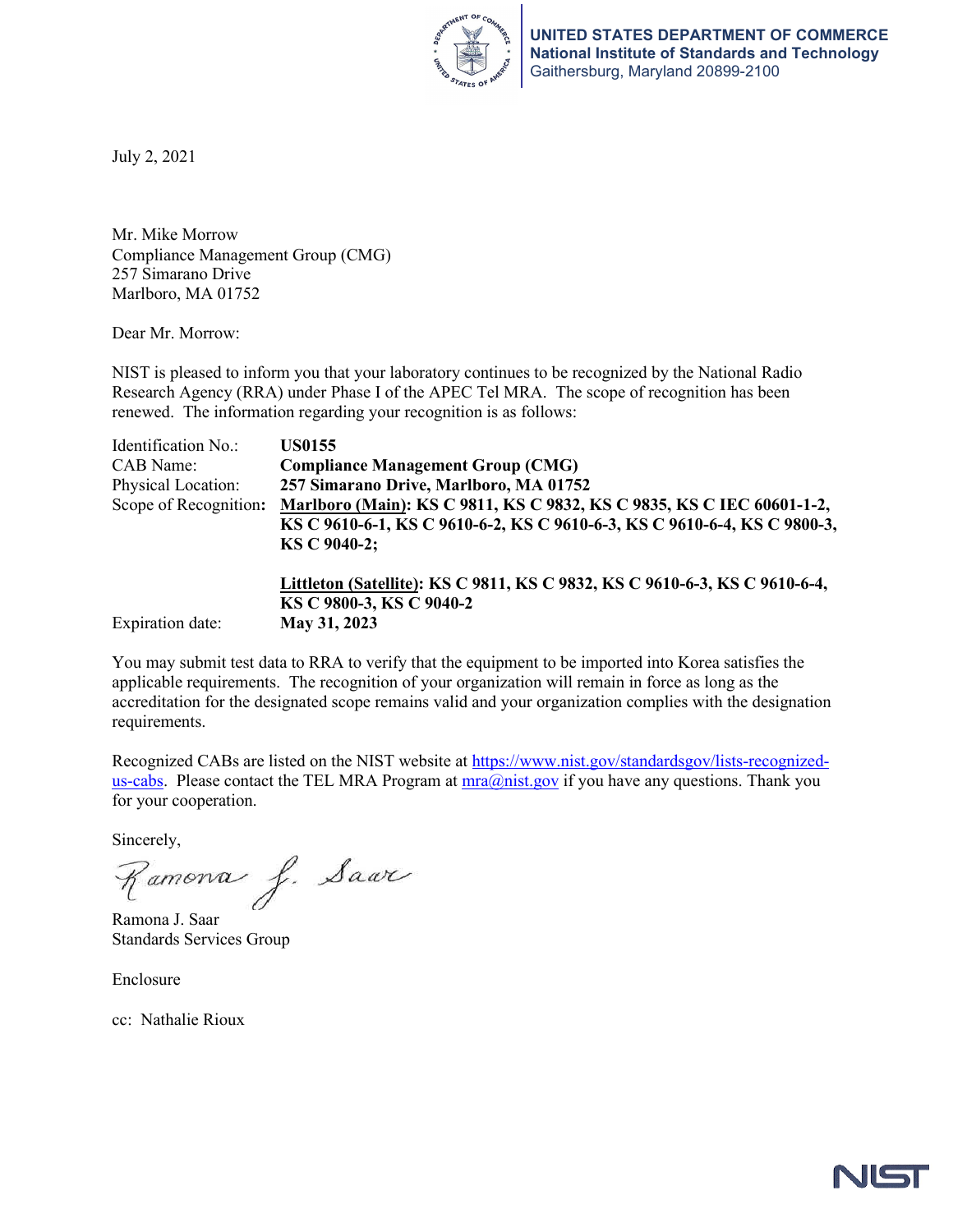

## **National Radio Research Agency**

767, Bitgaram-ro, Naju-si, Jeollanam-do, 58323, Rep. of Korea Tel: +82 61 338 4700, Fax: +82 61 338 4719 Homepage: www.rra.go.kr

July 2, 2021

Ms. Ramona Saar

MRA Program Manager, Standards Services Group

National Institute of Standards and Technology

100 Bureau Drive, Stop 2100

Gaithersburg, Maryland 20899-2150, USA

Dear Ms. Ramona Saar,

National Radio Research Agency (RRA) is pleased to recognize an update to the expiration date of U.S. Conformity Assessment Body (CAB) requested by NIST related to:

- 1. the Appendix B, Phase-I, Procedures of the Asia Pacific Economic Cooperation for Telecommunications Equipment, Mutual Recognition Arrangement (APEC TEL MRA)
- 2. the exchanged letter between Republic of Korea and the United States of America for the implementation of the APEC TEL MRA Phase - I on May 10, 2005.
- 3. 20210701 NIST Phase I Request to Update Recognition Letter from Korea for Compliance Management Group (CMG) - US0155

| U.S. Identification No   US0155 |                                            |
|---------------------------------|--------------------------------------------|
| Name of the CAB                 | Compliance Management Group(CMG)           |
| Mailing address                 | 257 Simarano Drive, Marlboro, MA 01752 USA |
| Physical location               | Same as mailing address                    |
| Littleton (Satellite)           | 37-1 Ayer Road, Littleton, MA 01460 USA    |

As a result of reviewing the scope listed on the accreditation body, the scope is the same as the list of domestic technical standards and recognized as follows.

| Coverage | Standards                                                                           |
|----------|-------------------------------------------------------------------------------------|
| EMC      | Marlboro(Main):                                                                     |
|          | o KS C 9811, KS C 9832, KS C 9835, KS C IEC 60601-1-2, KS C 9610-6-1, KS C 9610-6-2 |
|          | KS C 9610-6-3, KS C 9610-6-4, KS C 9800-3, KS C 9040-2                              |
|          | Littleton(Satellite):                                                               |
|          | o KS C 9811, KS C 9832, KS C 9610-6-3, KS C 9610-6-4, KS C 9800-3, KS C 9040-2      |
|          | Date of Recognition $:$ July 2, 2021                                                |
|          | Date of Expiration: May 31, 2023                                                    |